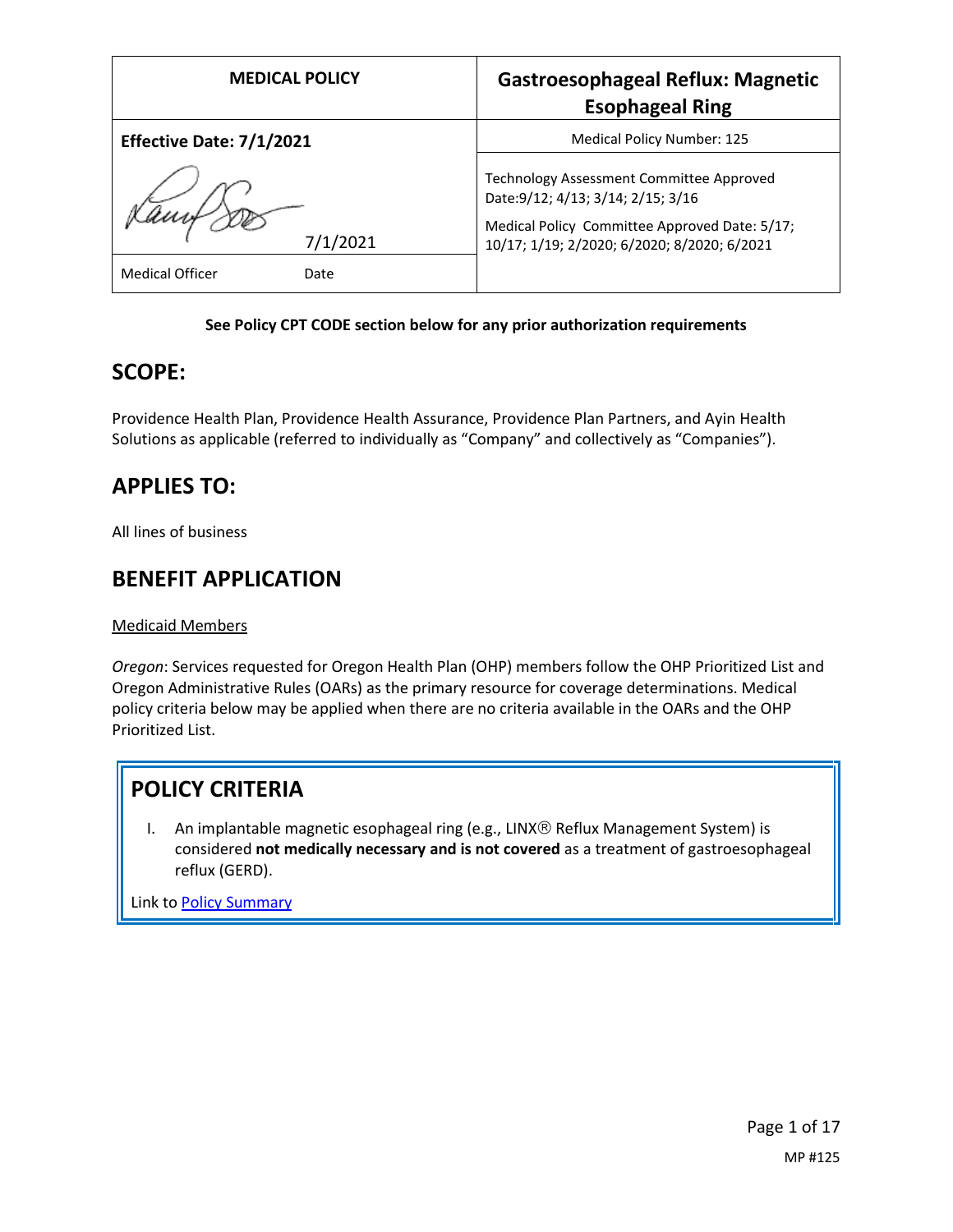# **CPT CODES**

| <b>All Lines of Business</b>                                                                    |                                                                                                                                                                                |
|-------------------------------------------------------------------------------------------------|--------------------------------------------------------------------------------------------------------------------------------------------------------------------------------|
| <b>Not Covered</b>                                                                              |                                                                                                                                                                                |
| 43284                                                                                           | Laparoscopy, surgical, esophageal sphincter augmentation procedure, placement of<br>sphincter augmentation device (ie, magnetic band), including cruroplasty when<br>performed |
| 43285                                                                                           | Removal of esophageal sphincter augmentation device                                                                                                                            |
| <b>Unlisted Codes</b>                                                                           |                                                                                                                                                                                |
| All unlisted codes will be reviewed for medical necessity, correct coding, and pricing at the   |                                                                                                                                                                                |
| claim level. If an unlisted code is billed related to services addressed in this policy then it |                                                                                                                                                                                |
| will be denied as not covered.                                                                  |                                                                                                                                                                                |
| 43289                                                                                           | Unlisted laparoscopy procedure, esophagus                                                                                                                                      |
| 43499                                                                                           | Unlisted procedure, esophagus                                                                                                                                                  |
| 43999                                                                                           | Unlisted procedure, stomach                                                                                                                                                    |

## **DESCRIPTION**

The LINX® Reflux Management System is intended to treat chronic gastroesophageal reflux disease (GERD). The device is composed of a series of titanium beads with magnetic cores connected by wires that are implanted around the outside of the esophagus at the lower esophageal sphincter(LES) (where the esophagus meets the stomach). $1/2$ 

The magnetic attraction between the beads is designed to keep the LES closed, which helps prevent reflux of bile and acid from the stomach into the esophagus.<sup>3,4</sup> The pressure of swallowing breaks the magnetic attraction, allowing for food and liquid to pass, and then the magnetic attraction between the beads re-closes the LES.<sup>3,4</sup>

# **REVIEW OF EVIDENCE**

A review of the ECRI, Hayes, Cochrane, and PubMed databases was conducted regarding the use of the LINX<sup>®</sup> Reflux Management System as a treatment for Gastroesophageal Reflux Disease (GERD). Below is a summary of the available evidence identified through March 2020.

## Systematic Reviews

 In 2018 (updated 2021), Hayes published an evidence review evaluating magnetic sphincter augmentation (MSA) (LINX® Reflux Management System) for the treatment of gastroesophageal reflux disease (GERD).<sup>5</sup> Hayes searched the literature through December 2019 according to predefined inclusion criteria, which excluded case series and studies with fewer than 50 participants. Seven studies were ultimately included for review: 1 manufacturer-funded RCT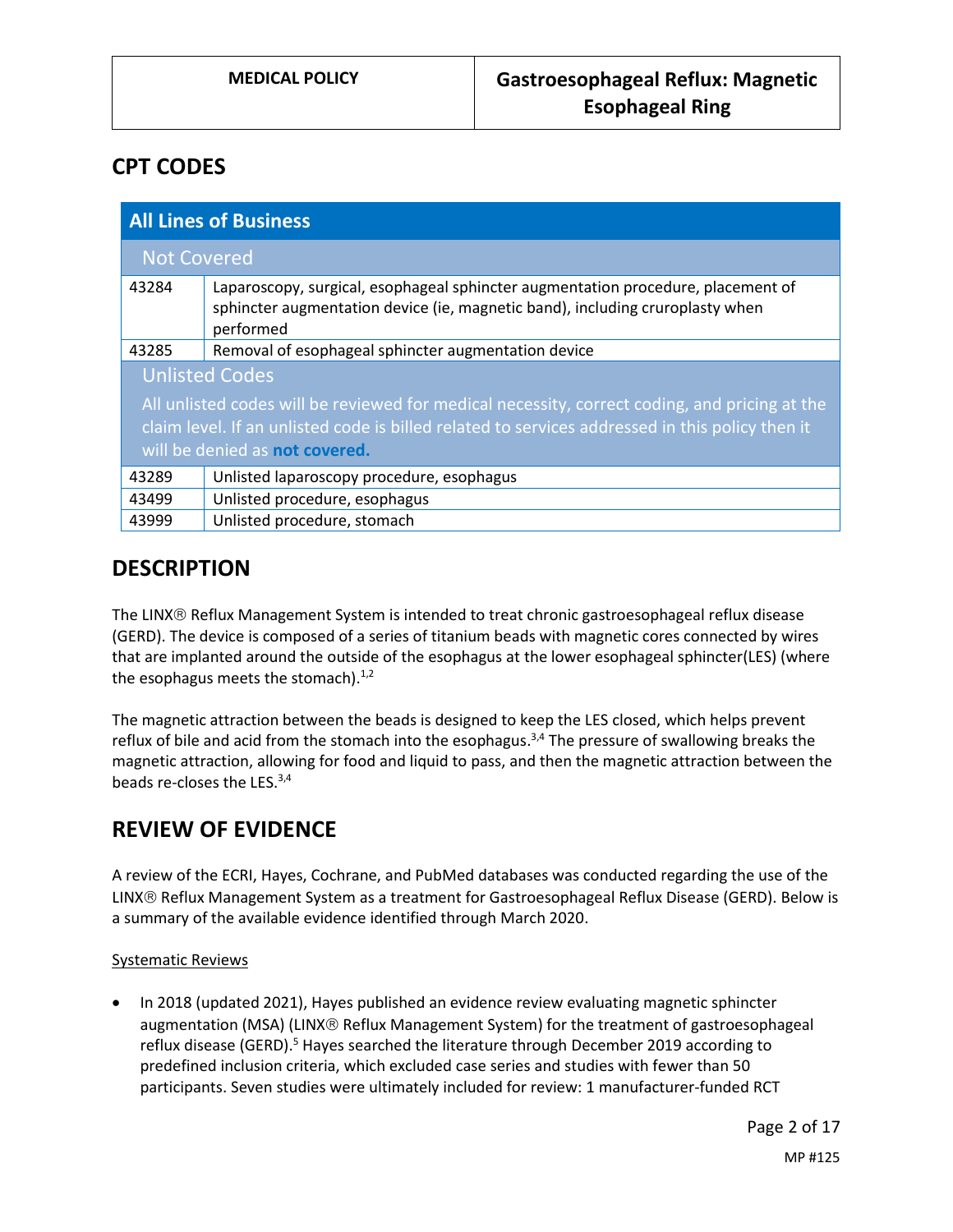comparing MSA to twice-daily proton pump inhibitor (PPI) medication (omeprazole), and 6 cohort studies comparing MSA to laparoscopic fundoplication (LF) – gold standard GERD surgical treatment. Hayes judged the RCT to be "fair quality," 4 of the 6 cohort studies to be "poor" quality, and 2 of the 6 cohort studies to be "very poor" quality. Sample sizes ranged from 66 to 415 patients and followup varied from 6 months to 44 months. The review's primary outcomes of interest were GERDrelated symptom improvement, symptom improvement comparative with current standard treatments for GERD, adverse events and patient selection criteria.

## *Quality of Life*

Each of the seven included studies assessed GERD health-related quality of life (GERD-HRQL) to measure GERD symptoms before and after treatment. While both MSA and LF were associated with substantial improvements in GERD-HRQL scores, these improvements were not significant different between MSA and LF groups (all analyses; *p*>0.1). One cohort study analyzed a minority of subjects at 7-years post-treatment and found no statistically significant difference in GERD-HRQL scores between treatment groups (OR=1.04 [95% CI, 0.89-1.27]; *p*=0.578), with both groups reporting continued improvements (*p*<0.001). Follow-up among each of the six cohort studies for all subjects was brief, ranging from 6 months to 1 year.

The included RCT reported that MSA significantly improved GERD-HRQL scores compared to twicedaily PPI ( $p$ <0.002). At baseline, MSA patients scored 24 points compared to 25 points for PPI-only patients, improving to 6 points compared 24 points at 6-month follow-up (*p*<0.002). Furthermore, 81% of MSA patients experienced a ≥ 50% reduction (i.e. improvement) in GERD-HRQL score compared with 8% of twice-daily PPI patients (*p*<0.001).

## *PPI Use*

All 7 studies reported substantial reductions in PPI use among MSA patients. In 4 of 6 studies, there was no statistically significant difference in PPI use between MSA and LF groups at follow-ups ranging from 6-months to 1-year. Across six cohort studies, 0% to 19% of MSA patients used PPI compared to 3% to 37% of LF patients at 1-year follow-up. One study reported higher PPI use among MSA patients versus LF patients at 1 year (24% versus 12% of patients; p=0.02) following a propensity score-matched analysis. Alternatively, a large, multicenter prospective cohort study (n=249) reported significantly lower PPI use among MSA patients versus LF patients (18.2% versus 37%; *p*=0.009), also at 1-year follow-up. In the RCT, PPI use decreased among MSA patients from 100% at baseline to 9% at 6-months post-surgery.

## *Patient-reported GERD Symptoms*

Each of the 4 studies assessing patient-reported GERD symptoms reported a positive association between MSA and improved symptoms at 6-month and 1-year follow-ups. The largest, multicenter prospective cohort study (n=249) reported a significantly lower incidence of moderate or severe regurgitation at 1 year compared with LF (3.1% versus 13%; compared to 58.2% versus 60% of patients at baseline; *p*=0.014). Investigators reported no inter-group differences in proportion of patients with reflux affecting extraesophageal symptoms, sleep quality or sleep position (*p*>0.2).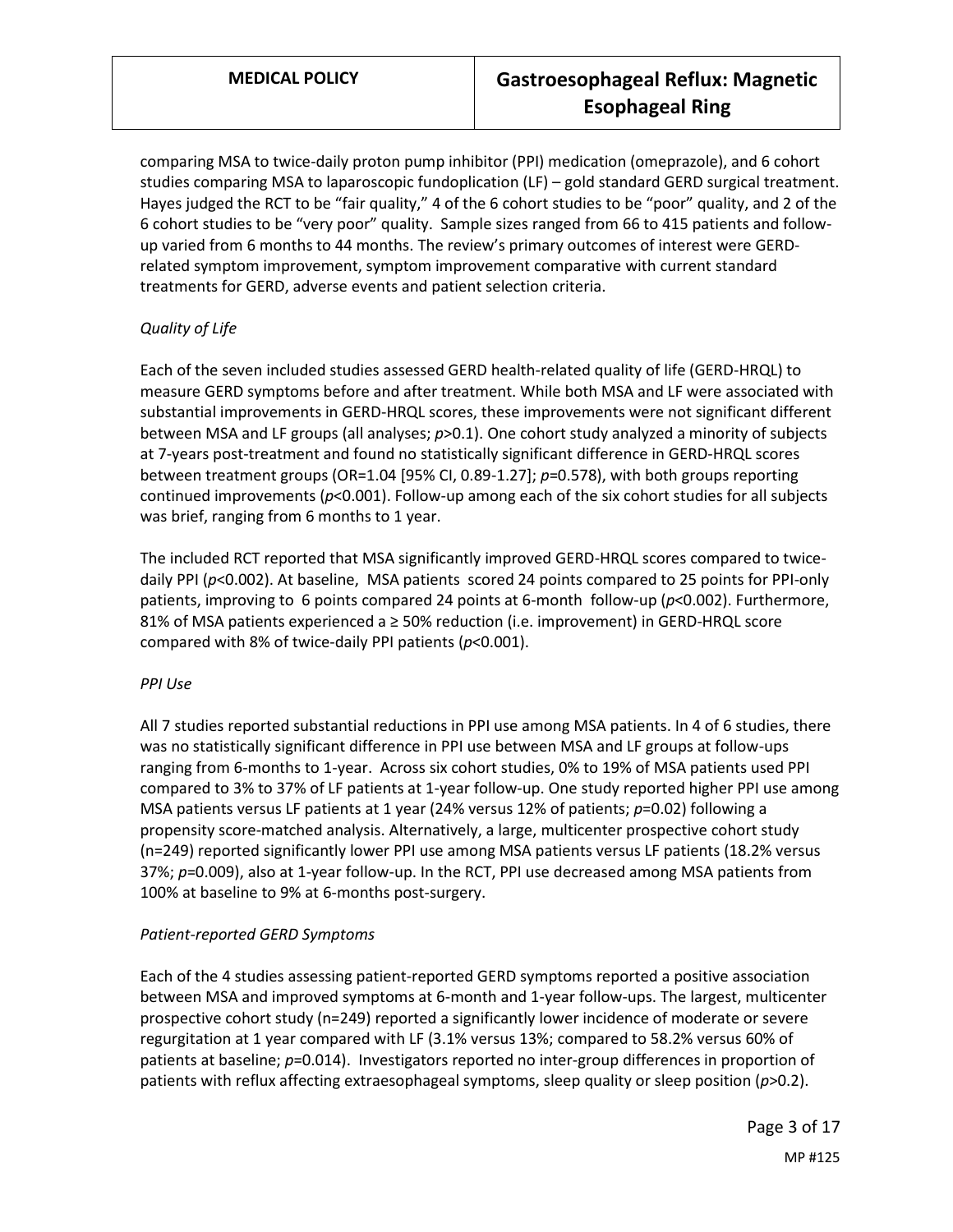A second cohort study found symptom improvement among 97.8% among both MSA and LF groups, with complete resolution in 51.1% of MSA patients and 48.9% of LF patients (*p*=0.978 between groups). A third cohort study reported significant improvement in GERD symptoms in both groups (e.g. heartburn, regurgitation, cough, aspiration, chest pain, or ear, nose and throat issues) (P≤0.001). In the RCT comparing MSA to twice-daily PPI, 89% of MSA patients experienced regurgitation resolution versus 10% in the PPI group (*p*<0.001) at 6-month follow-up.

### *Esophageal pH*

Two studies (one small, retrospective cohort and one RCT) evaluated esophageal pH parameters, with both reporting improvement following MSA surgery. In the retrospective cohort study, LF patients experienced significantly greater improvement in both DeMeester score and time spent with a pH < 4 (p=≤0.0001) compared to MSA patients. In the RCT, MSA patients achieved more normal esophageal pH outcomes than PPI patients. The statistical significance of these findings was not reported.

#### *Summary*

Hayes ultimately assigned a "C" rating (potential but unproven benefit) for MSA in the treatment of GERD, concluding that the "low-quality body of consistent evidence suggest[ed] that MSA is associated with improved QOL and GERD symptoms, with similar effectiveness and potentially superior safety compared with laparoscopic fundoplication."<sup>5</sup> The report noted the lack of long-term data demonstrating safety and efficacy and undefined patient selection criteria. Limitations in reviewed studies included small sample sizes, a lack of long-term follow-up (6-months to 1-year), a lack of power analyses and significant differences in baseline characteristics between treatment groups.

 In 2020, ECRI published an evidence review evaluating the safety and effectiveness of magnetic sphincter augmentation (MSA) in the treatment of GERD. $6$  The review searched the published and gray literatures through March 2020 and included 4 studies for review (2 systematic reviews of nonrandomized studies, 1 RCT and 1 pre-post study and 2 economic studies) reporting on 13,437 patients. The primary outcomes evaluated were GERD symptoms, quality of life (QOL), proton-pump inhibitor (PPI) medication use, endoscopic or surgical retreatment for GERD symptoms and adverse events. One meta-analysis of 6 studies found no differences between LINX and fundoplication groups in PPI use, GERD-health-related quality of life (GERD-HQOL) scores, dysphagia, and retreatments up to 4 years.<sup>7</sup> The same study reported PPI use in 13.2% of patients, LINX removal in 3.3%, and esophageal erosion in 0.3% at up to 5-year follow-up across 13 case series (n = 11,598). The review concluded, however, that there remains "an urgent need for randomized data directly comparing fundoplication with MSA for the treatment of GERD to truly evaluate the efficacy of this treatment approach."<sup>7</sup> Another systematic review found that patients receiving LINX experienced less bloating (OR: 0.34, 95% CI: 0.16 to 0.71) and better belching ability (OR: 12.34, 95% CI: 6.43 to 23.70), and improvements in GERD-HRQOL (mean 35.2 to 5.6 points) at 2-year follow-up in patients who underwent MSA after gastric surgery.<sup>8</sup> One RCT reported greater patient satisfaction (81% versus 2%) and improvement in GERD-HRQOL scores (18 versus 1 points) with LINX at 6-month follow-up, and >50% GERD-HRQOL improvement with LINX in 81% of patients, less PPI use in 91%, less regurgitation in 96%, and less bloating in 25% at 6-month to 1-year follow-up.<sup>9</sup>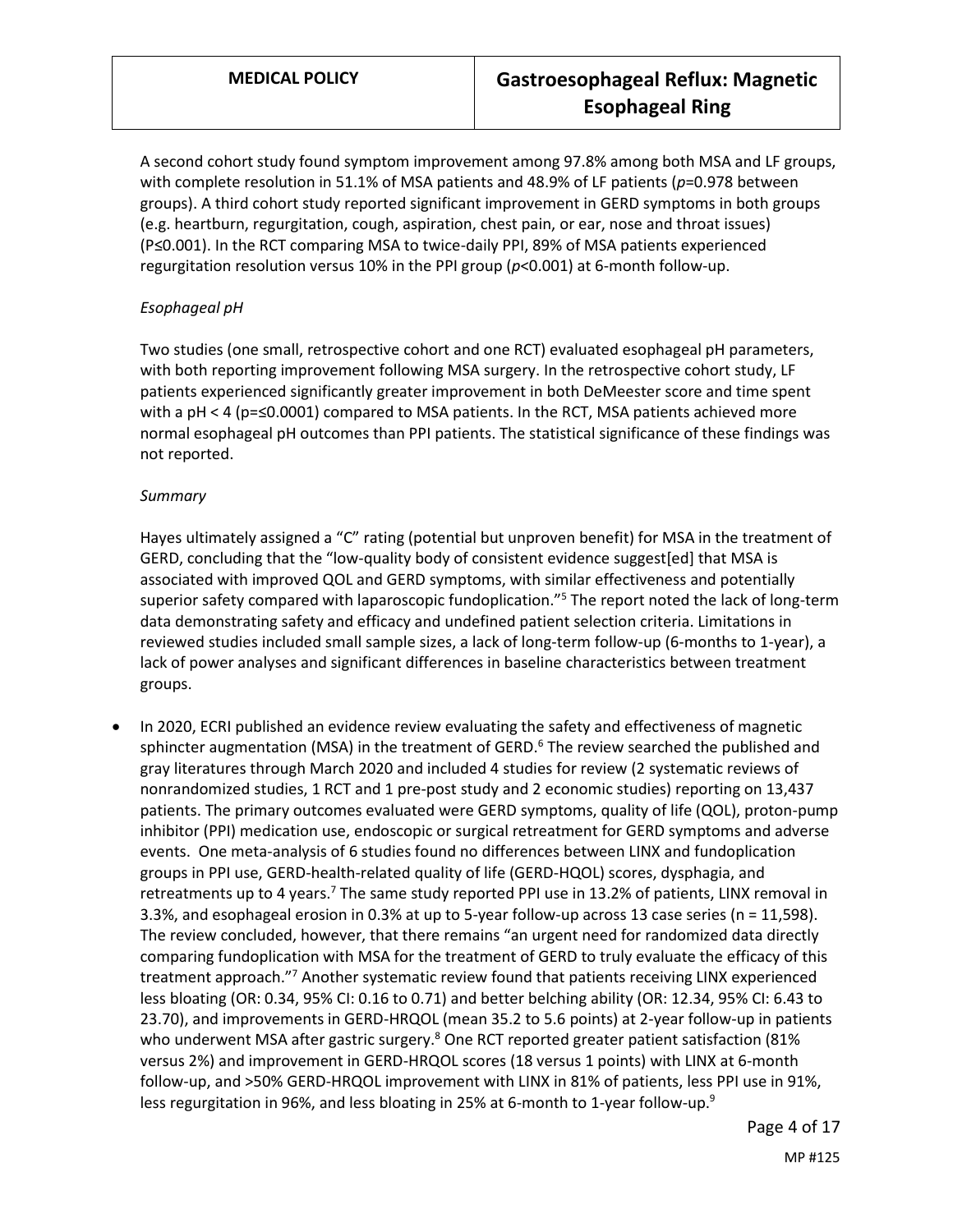Results from the two systematic reviews were limited by reviewed studies' small sample sizes, retrospective design, single-center focus and lack of randomization. Patient-reported outcomes of QOL and patient satisfaction were at also risk of bias as blinding was not feasible in patients or clinicians. Despite these limitations, ECRI deemed evidence sufficient to support the safety and efficacy of MSA given the consistency of results across studies and their validation in a meta-analysis of controlled studies and an independent RCT. While indicating that studies with longer follow-up and comparisons of LINX with other GERD devices "would be useful," ECRI concluded that evidence supporting MSA is overall "very favorable."<sup>6</sup>

- In 2020, Schizas and colleagues conducted a systematic review evaluating the safety and efficacy of MSA for the treatment of GERD.<sup>10</sup> Independent investigators systematically searched the literature through August 2019, identified eligible studies, assessed study quality and extracted data. In total, 35 studies assessing 2,511 patients were included for review. Median follow-up was 12 months. Post-operative proton-pump inhibitor (PPI) cessation rates reached 100%, with fewer bloating symptoms and a better ability to belch or vomit compared to patients receiving LF. Common complications included dysphagia, with rates ranging between 6% and 83%. Dilation due to dysphagia occurred in 8% of patients with typical inclusion criteria. Esophageal erosion may occur in up to 0.03% of patients. Investigators concluded that MSA may serve as a bridge treatment between conventional medical treatment and LF, yet called for additional studies with longer follow-up to validate results reported to date.
- In 2020, Kirkham and colleagues conducted a systematic review evaluating the safety and efficacy of MSA for the treatment of GERD.<sup>11</sup> Independent investigators systematically searched the literature through December 2019, identified eligible studies, assessed study quality and extracted data. In total, 39 full-text papers were included (1 RCT 5 cohort, 3 case-control, 25 case series, 5 case reports). Sample sizes ranged from 24 to 415. Follow-up ranged from 4 weeks to 5 years; however, in 14 studies, it was less than 1 year. Of the nine comparative studies, including one RCT, eight were limited by different selection criteria and unmatched patients at baseline. Information about ethical approval, patient consent and conflicts of interest was often missing. Investigators concluded that evidence is insufficient to support the use of MSA given the lack of information about patient selection, governance, expertise, techniques and outcomes. Authors called for additional, highquality studies to validate positive results.
- In 2018, Stanak and colleagues performed a systematic review evaluating GERD-health-related quality of life (GERD-HRQL) among magnetic sphincter augmentation (MSA) patients.<sup>12</sup> Six studies (n=249) met pre-defined inclusion criteria (5 prospective case series and one prospective registry study). Patients were heterogeneous at baseline in terms of age, length of GERD symptoms, protonpump inhibitor (PPI) (i.e. medication) resistance, and confirmation of reflux by pH monitoring. Only one study<sup>13</sup> (discussed below) met inclusion criteria for effectiveness analysis of MSA. The study reported improvements in patients' symptoms, GERD-HRQL scores, and PPI use at one year followup. Investigators concluded that the overall quality of evidence was "very low" due to the one included study's case series design, and high risk of bias from potential confounders.
- In 2018, Aiolfi and colleagues performed a systematic review and meta-analysis evaluating magnetic sphincter augmentation (MSA) in the treatment of GERD compared to laparoscopic fundoplication (LF).<sup>14</sup> The review included seven observational cohort studies, six of which were also included in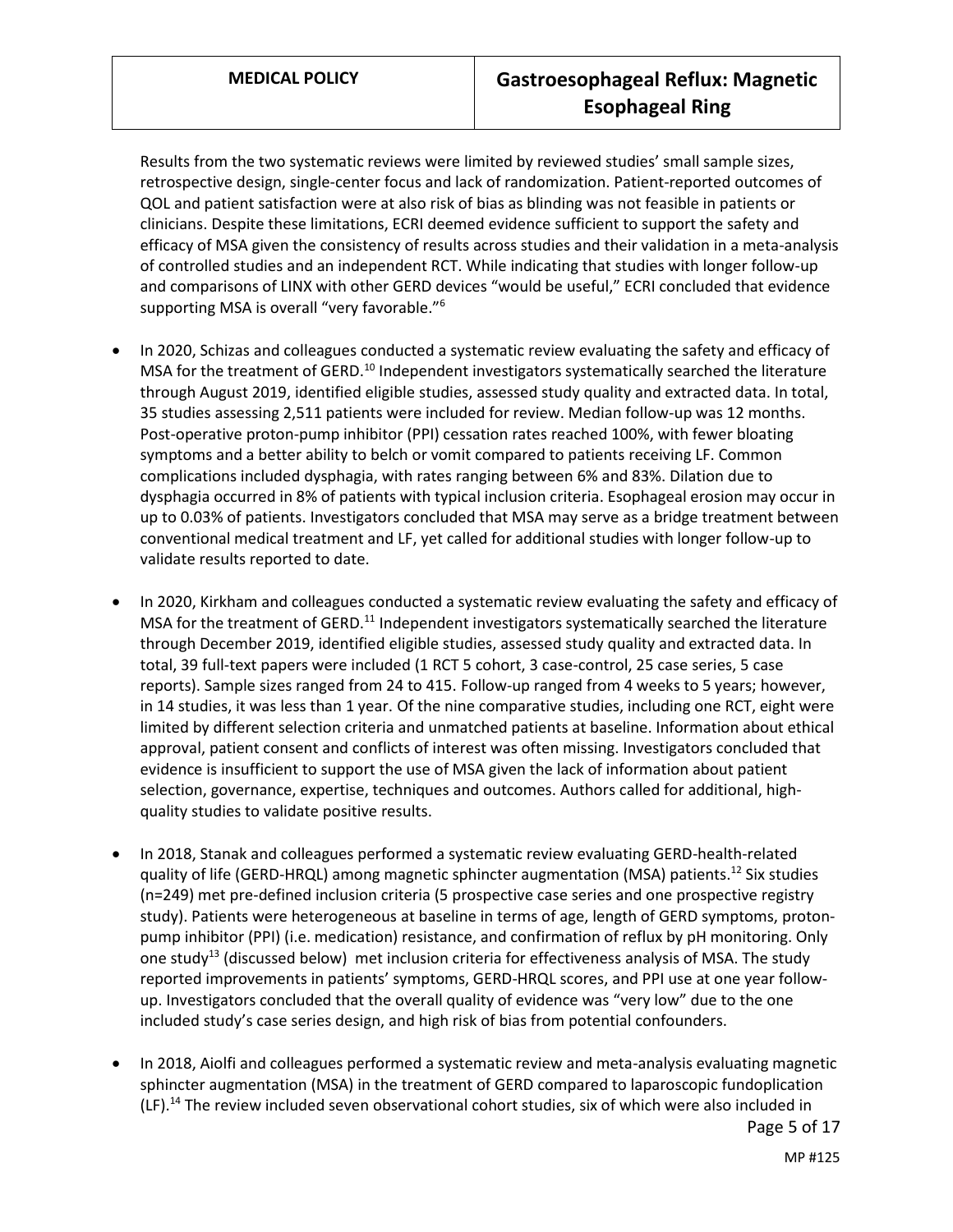Hayes' systematic review above.<sup>5</sup> Sample sizes ranged from 12 to 185 and follow-up was 1 year. Investigators calculated pooled effect measures, evaluated heterogeneity using I<sup>2</sup>- index and Cochrane Q-test, and addressed potential confounders via meta-regression. The meta-analysis reported no statistically significant difference between MSA and LF in GERD health-related quality of life scores, proton-pump inhibitor (i.e. medication) use, and dysphagia requiring endoscopic dilation. However, MSA patients experienced significant lower incidence of gas/bloat symptoms (OR=0.39 [95% CI, 0.25-0.61]; *p*<0.001); and improved ability to vomit (OR=10.10 [95% CI, 5.33-19.15]; *p* <0.001) and belch (OR=5.53 [95% CI, 3.73-8.19]; *p* <0.001). Investigators nonetheless concluded that "the difference in outcomes between the two patient groups need[s] to be interpreted with caution since no comparative randomized clinical trials exist to provide strong evidence [of comparative efficacy]."<sup>14</sup>

- In 2017, Hillman and colleagues published a systematic review of anti-reflux procedures for GERD.<sup>15</sup> Reviewers searched the literature through 2015 according to pre-defined inclusion criteria and extracted data. Primary outcomes of interest were improvement in GERD symptoms, esophageal acid exposure (EAE), DeMeester score, reflux events and erosive esophagitis (EE) healing. In total, 6 studies evaluating magnetic sphincter augmentation (MSA) were included (5 prospective cohort studies and 1 observational comparison study, all of which are either included in the ECRI review<sup>6</sup> above or evaluated elsewhere in this policy (i.e. Lipham et al.).<sup>16</sup> Investigators concluded that MSA appeared to be an effective alternative to laparoscopic fundoplication (LF) in patients who previously failed to respond to proton-pump inhibitor medication, based on superior improvements to GERD symptoms relative to LF. Limitations of this review include the lack of reviewer assessment of individual study outcomes (e.g. no *p*-values or confidence intervals provided for reported results); the non-randomized design of studies included for review; and the lack of long-term follow-up among included studies.
- In 2017, Chen and colleagues conducted a systematic review and meta-analysis comparing magnetic sphincter augmentation (MSA) with laparoscopic fundoplication (LF) for short-term efficacy in treating GERD.<sup>17</sup> Reviewers searched the literature through 2016 according to pre-defined inclusion criteria, assessed quality and extracted data. A total of 4 trials were included for review<sup>4,18-21</sup> (n= 624), each of which was also evaluated in the ECRI review above.<sup>6</sup> Pooled effect was calculated with either fixed- or random-effects models. Primary outcomes of interest included differences between MSA and LF in proton-pump inhibitor (i.e. medication) use, complications and adverse events. Investigators found no significant difference in PPI usage. There was no significant difference between the treatments in complications (RR = 1.16, 95% CI: 0.93–1.46, *p*=0.19) or adverse events (RR=0.86, 95% CI: 0.55-1.22, and *p=*0.49). While there was no significant difference in ability to belch (RR = 1.33, 95% CI: 0.92–1.94, *p*=0.13), or vomit (RR=1.66, 95% CI: 0.54-5.08, *p*=0.38), MSA patients trended toward less gas/bloating (RR = 0.71, 95% CI: 0.54–0.94, *p*=0.02). Investigators concluded that MSA was an effective short-term alternative for the treatment of GERD, but noted that "it is very important and necessary to perform randomized controlled trials to describe the efficacy of MSA compared to [L]F in short term and long term."<sup>17</sup>
- In 2017, Skubleny et al. published the first systematic review and meta-analysis comparing the LINX magnetic sphincter augmentation (MSA) to laparoscopic Nissen fundoplication (LNF) for Gastroesophageal Reflux Disease (GERD).<sup>22</sup> Independent reviewers systematically identified eligible studies, assessed quality, and extracted data. The outcomes of interest were GERD-Health Related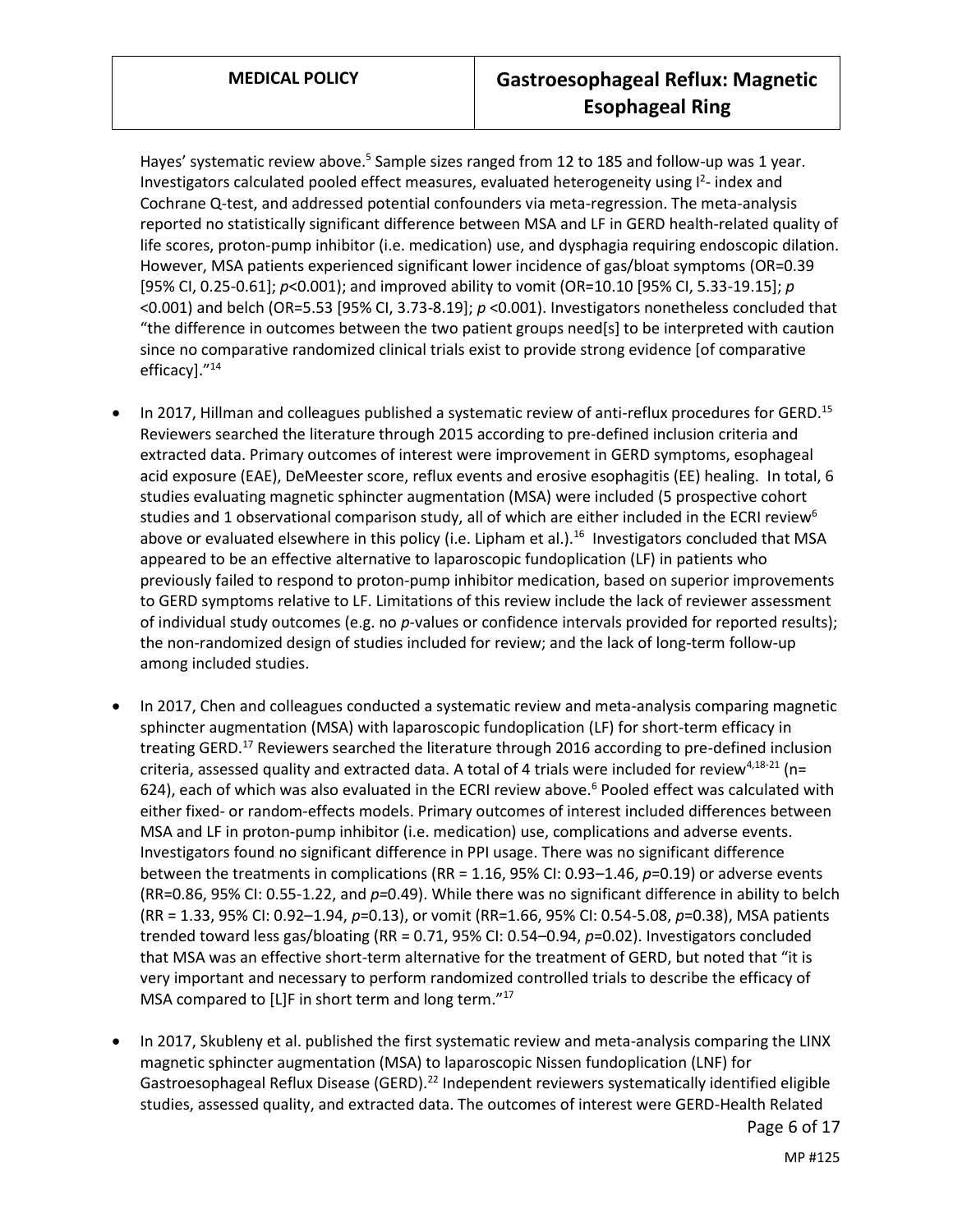Quality of Life (GERD-HRQL), DeMeester score, operative time, ability to belch, ability to emesis, discontinuation of proton pump inhibitors, need for endoscopic dilation, procedural satisfaction, and presence of gas/bloating and dysphagia.

Three primary studies (2 retrospective case-controls and 1 prospective case-control) met inclusion criteria for review and meta-analysis; thus producing a sample size of n=688 (n=273 LNF, n=415 MSA). Mean follow-up duration ranged from 7 to 12 months for MSA and 7 to 16 months for LNF. The results of the systematic review indicated MSA was statistically better at maintaining the patient's ability to belch (95.2% vs. 65.9%, *p*<0.00001) and vomit (93.5% vs. 49.5%, *p*<0.0001). There was no statistically significant difference between the two procedures for gas/bloating (26.7% vs. 53.4%, *p*=0.06), postoperative dysphagia (33.9% vs. 47.1%, *p*=0.43), and proton pump inhibitor elimination (81.4 vs. 81.5%, *p*=0.68). MSA patients required more post-implant esophageal dilations compared to LNF patients (23.4% MSA vs. 3.3% LNF). Both MSA and LNF groups showed improvement in GERD-HRQL and DeMeester scores. Adverse events reported in the MSA group included pleural injury, two episode of intraoperative bleeding, one pneumothorax, and one gastroesophageal junction obstruction. Two MSA device removals were reported due to treatment failure and dysphagia secondary to device erosion.

Strengths of this study include the systematic review of literature following a pre-defined protocol and evaluation of methodological quality by two independent reviewers. Strength was also found in the assessment of heterogeneity to determine the appropriateness of conducting a meta-analysis. A significant limitation of this systematic review is the poor quality of selected studies and lack of randomized controlled trials. Also, there are very few studies with long-term follow-up data of MSA versus LNF. The study also indicated "the validity of many of the primary outcomes was decreased due to their subjective nature and lack of clear medical definition."<sup>22</sup> The authors concluded MSA may be an effective treatment for GERD, but long-term comparative outcome data past 1 year is needed in order to further understand the efficacy of MSA.

#### Nonrandomized Studies

- In 2020, Ayazi and colleagues conducted a retrospective review reporting on clinical outcomes and predictors of favorable results after LINX treated at a single institution.<sup>23</sup> In total, data from 553 patients were collected over a 5-year period. Investigators conduced a regression multivariable analysis to determine the factors predicting a favorable outcome, defined as freedom from proton pump inhibitors and at least 50% improvement in Gastroesophageal Reflux Disease-Health-Related Quality of Life (GERD-HRQL) total score. At a mean (SD) follow-up of 10.3 (10.6) months after MSA, 92.7% of the patients were free of proton pump inhibitor use and 84% reported at least 50% improvement in their GERDHRQL total score. The GERD-HRQL total score was improved from a mean (SD) baseline value of 33.8 (18.7) to 7.2 (9.0) (p < 0.001) and 76.1% of the patients had normalization of their esophageal acid exposure. Independent predictors of a favorable outcome after MSA included age younger than 45 years, male sex, GERD-HRQL total score >15, and abnormal DeMeester score. Limitations include the study's retrospective design, short duration of follow-up (10 months) and the senior author's conflict of interest with the device manufacturer.
- In 2020, Bonavina and colleagues evaluated outcomes a 3-years follow-up for MSA and LFin patients with GERD.<sup>24</sup> In total, 631 patients (465 MSA and 166 LF) were enrolled in the registry. Both MSA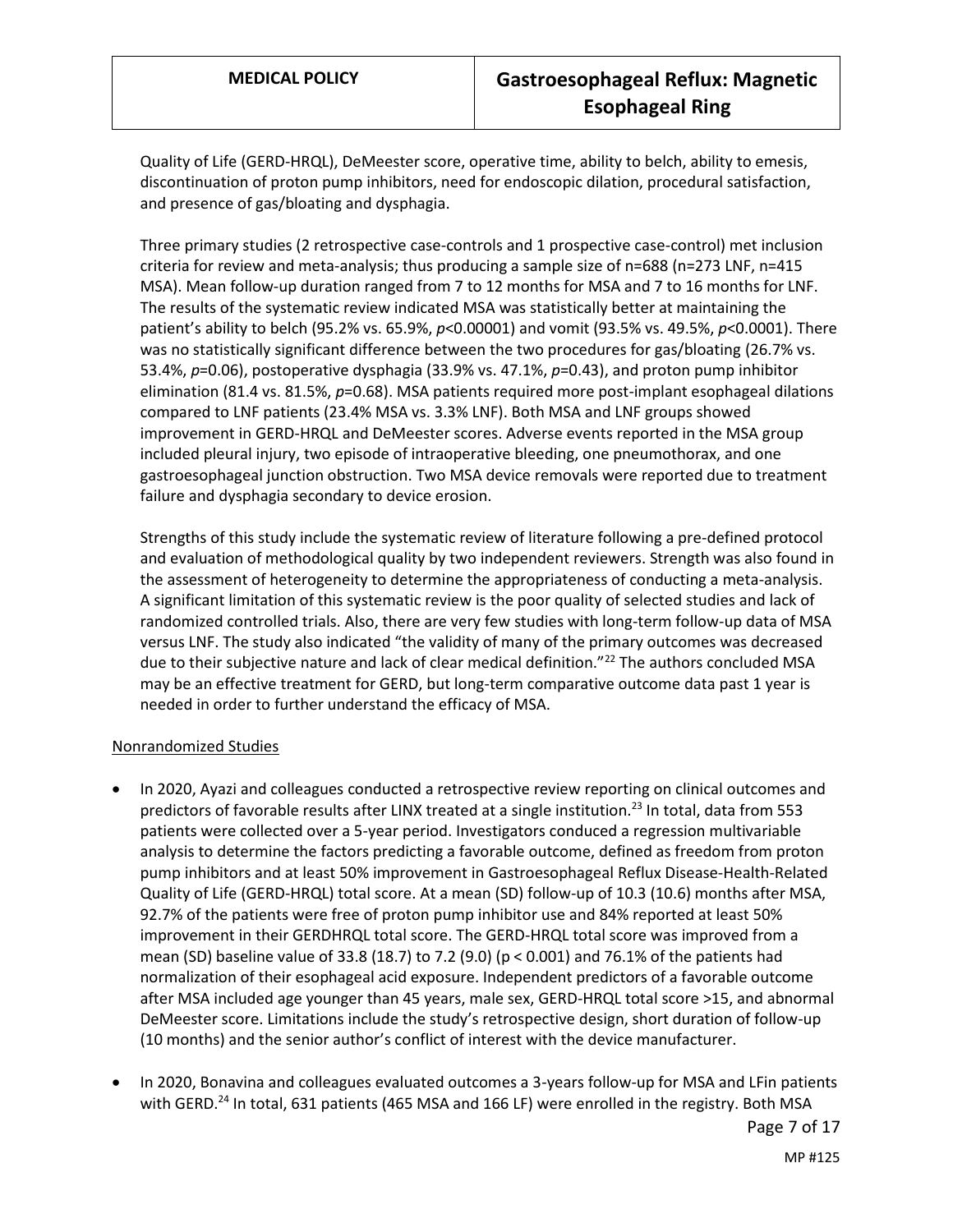and LF resulted in improvements in total GERD-HRQL score (mean reduction in GERD-HRQL from baseline to 3 years post-surgery: MSA 22.0 to 4.6 and LF 23.6 to 4.9) and in satisfaction (GERD-HRQL satisfaction increase from baseline to 3 years: MSA 4.6% to 78.2% and LF 3.7% to 76.5%). Most patients were able to belch as needed with both therapies (MSA 97.6% and LF 91.7% at 3 years). MSA allowed a higher percentage of patients the ability to vomit as needed (MSA 91.2% and LF 68.0% at 3 years). PPI usage declined from baseline to 3 years for both groups after surgery (MSA 97.8% to 24.2% and LF 95.8% to 19.5%). Investigators concluded that MSA and LF are comparably effective treatment strategies for patients with GERD. Study limitations included lack of randomization, lack of long-term follow-up, lack of surgeries conducted in the United States, author conflicts of interest with the device manufacturer and a lack of uniform procedures within the LF group. Moreover, the MSA procedure now includes full crural and gastroesophageal junction dissection as opposed to the minimal dissection utilized in this investigation.

- In 2020, Ferrari and colleagues evaluated outcomes at long-term follow-up (6 to 12 years) of MSA for the treatment of GERD.<sup>25</sup> The study was a single-center, retrospective single-arm study. In total, 335 patients met the study inclusion criteria, 124 of which were followed from 6 to 12 years after surgery. At median follow-up of 9 years, mean total GERD-HRQL score significantly improved from 19.9 to 4.01 (p < 0.001), and PPI were discontinued by 79% of patients. The mean total percent time with pH< 4 decreased from 9.6% at baseline to 4.1% (p < 0.001), with 89% of patients achieving pH normalization. Independent predictors of a favorable outcome were age at intervention< 40 years (OR 4.17) and GERD-HRQL score > 15 (OR 4.09). Limitations included the study' retrospective design, lack of comparator groups and heterogeneous patient selection criteria and treatment parameters.
- In 2018, Louie and colleagues published preliminary results, at 1-year follow-up, from their multicenter, prospective, observational study to be conducted over five years.<sup>26</sup> This is the second of two post-approval studies, (the other being Ganz et al. (2016)),  $^{13}$  conducted as part of the FDA approval process to assess the long-term effectiveness and incidence of adverse events for magnetic sphincter augmentation (MSA). A total of 200 patients (102 males, 98 females) were treated across 17 sites (mean age: 48.5 years old; mean body mass index: 27.4; average duration of GERD symptoms: 11.9 years; average proton-pump inhibitor (PPI) utilization: 8.5 years). GERD was confirmed via ambulatory esophageal pH testing. Outcomes of interest were GERD-Health related quality of life (GERD-HRQL), PPI use, esophageal pH level, regurgitation, extra-esophageal symptoms and serious adverse events. At one-year follow-up, data were available for 91% of patients (n=181). Median GERD-HRQL scores improved from 26.0 to 4.0 among patients. Post-surgery patient approval was also high: 80% reported "satisfaction" with their present condition, 15% reported "neutral" and 5% reported "dissatisfied." Predefined success criteria of 50% or greater reduction (i.e. improvement) in total GERD-HRQL score was achieved by 84.3% of patients (95% CI), with improvements in symptoms of gas/bloating, difficulty swallowing and painful swallowing. At 1-year follow up, 87.4% of patients no longer used PPIs, and moderate/severe regurgitation and extraesophageal symptoms declined from 61.5% of patients at baseline to 5.4%. Post-surgery, 36.6% of patients (n=30) experienced difficulty swallowing (i.e. dysphagia), only 1 of whom experienced daily symptoms sufficient to affect daily activities. Five patients (2.5%) had the device removed. Limitations of the study include the lack of control group receiving maximal medical therapy (e.g. PPI or LF) and short-term follow-up. Results at the five-year follow-up will better clarify MSA's efficacy and safety profile.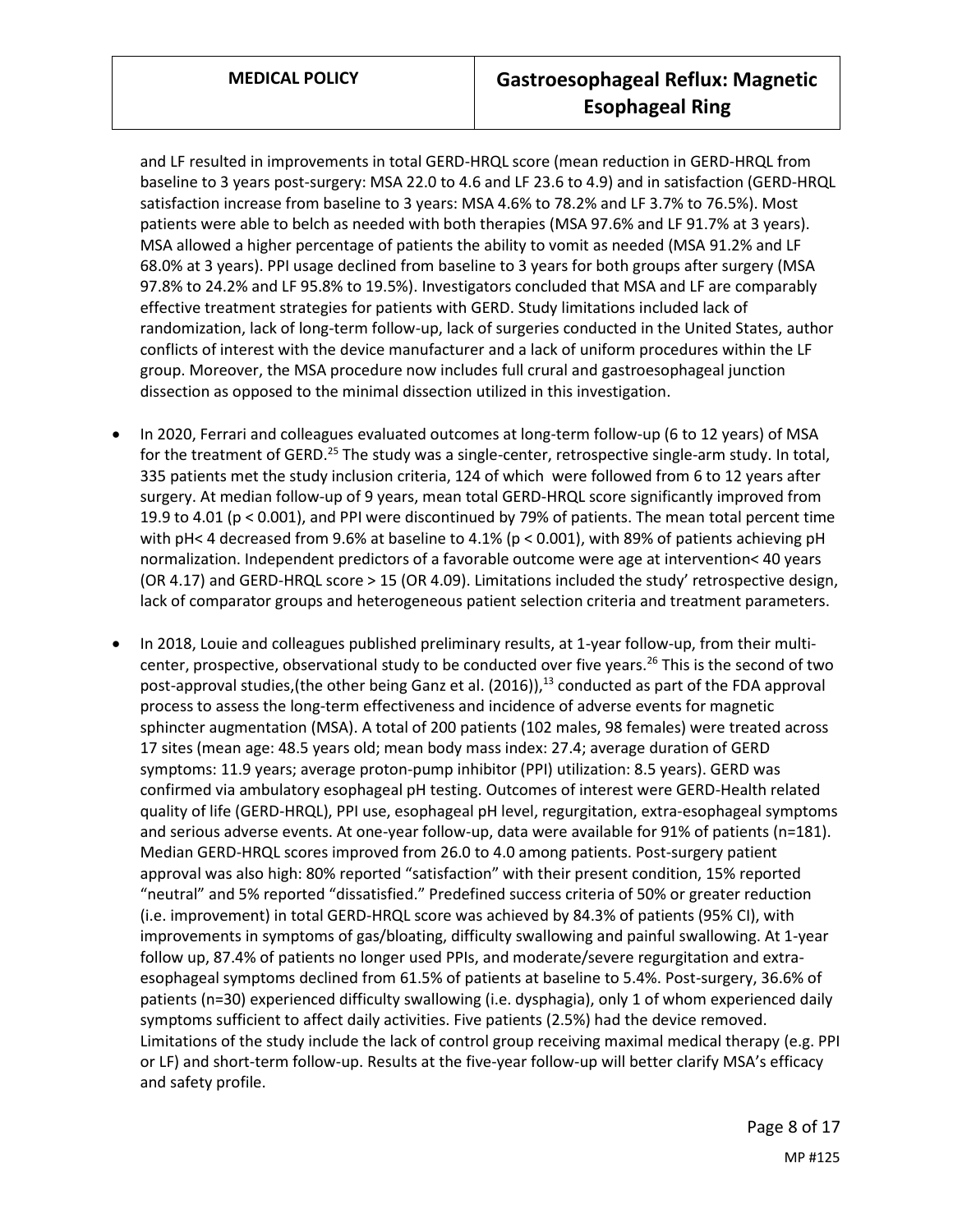- In 2018, an expert panel of 14 esophagologists applied the RAND/UCLA Appropriateness Method to evaluate management options for patients with GERD refractory to medication (PPIs).<sup>27</sup> The majority of panelists agreed that the LINX device would be an inappropriate management strategy in seven of the nine hypothetical scenarios. There was "equivocal" agreement among panelists in the setting of breakthrough acid (esophageal acid exposure > 6.0%) with large hiatal hernia (> 3cm); and majority agreement (77%) that LINX would be appropriate for patients with breakthrough acid with a small/absent hiatal hernia (< 3cm). Limitations include a lack of any evidence in support of these determinations and industry support from LINX's manufacturer to half (n=7) of the panelists. The panel concluded that randomized control trials with long-term follow-up and were necessary before clinicians should consider the LINX device over fundoplication.
- In 2016, Ganz and colleagues reported safety and efficacy outcomes for 85 patients receiving MSA for the treatment of GERD at 5-year follow-up.<sup>13</sup> Outcomes of interest included quality of life, reflux control, use of proton-pump inhibitors (PPIs) and side effects. At follow-up, no device erosions, migrations, or malfunctions were reported. Median GERD-related quality of life score improved significantly from baseline among patients not already on PPIs, although it is unclear if this improvement was significant among patients already on PPIs. Bothersome gas-bloat decreased significantly from 52% at baseline to 8.3%, as did rates of regurgitation, constipation and nausea/vomiting. Rates of bothersome dysphagia, difficulty swallowing and diarrhea did not significantly improve. Limitations included the study's lack of a comparator group receiving goldstandard treatment (i.e. laparoscopic fundoplication), high attrition (15%) and authors' conflicts of interest with the device manufacturer.
- In 2015, Reynolds et al. conducted a retrospective matched-pair analysis of 100 patients to evaluate laparoscopic magnetic sphincter augmentation (MSA) (e.g., LINX) versus laparoscopic Nissen fundoplication (LNF).<sup>19</sup> A prospectively collected database was used to identify patients who had a confirmed diagnosis of GERD (defined by an abnormal pH study), underwent MSA or NSF between April 2007 and October 2013, Barret's esophagus or esophagitis grade B or greater (confirmed with biopsy), documented history of PPI therapy for at least 6 months, and normal esophageal motility. MSA and LNF patients were matched 1:1 using the best-fit model, resulting in 50 MSA patients and 50 LNF patients. Postoperative one year follow-up data was collected for the outcomes of GERD-Health Related Quality of Life (GERD-HRQL), symptom improvement, and complications.

Follow-up data was not available for 6% of patients in each group. Of the MSA group, 97.8% reported improved symptoms and 51.1% reported complete resolution of symptoms. The LNF group also showed similar rates of improved symptoms (97.8%) and complete resolution of symptoms (48.9%) resulting in no statistically significant difference between groups. There were also no statistically significant differences between groups for improvement in GERD-HRQL and Proton Pump Inhibitor use at 1-year follow-up. In regards to complications, both groups reported gas bloat, dysphagia, inability to belch, inability to vomit, and endoscopic dilation; however, only inability to vomit resulted in a statistically significant difference between groups (4% MSA, 21% LNF). No MSA patients experienced device erosions or removals and no LNF patients required reoperation.

Strengths of this study include the comparison of MSA to LNF and the use of best-fit analysis for matching patients. Significant methodological limitations and potential for selection bias exist in the retrospective design with lack of randomization. Other limitations include the small sample size,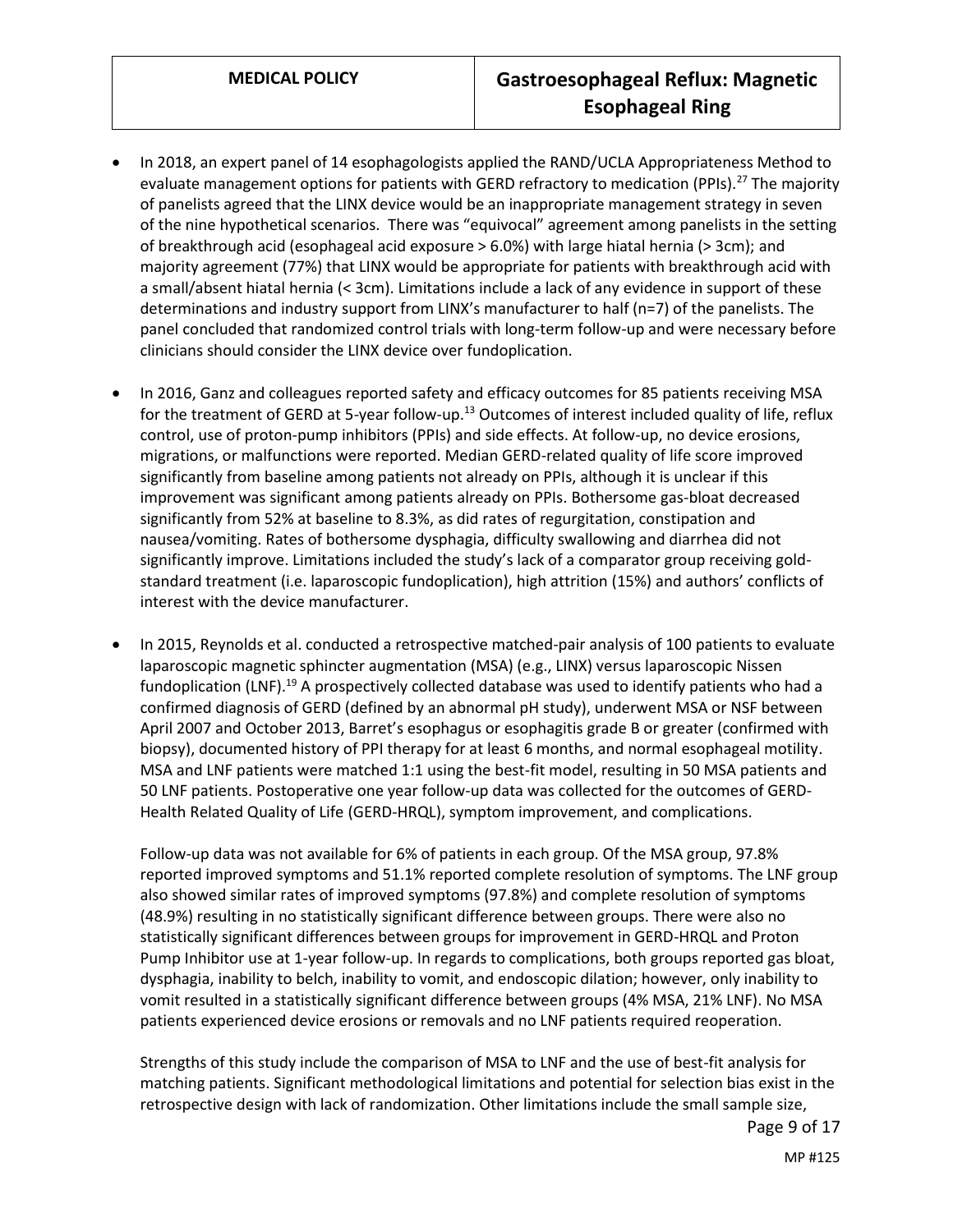short follow-up period, no objective outcome measures (e.g., esophageal pH measurements), and high attrition with 12% of patients lost to follow-up. Also, there are potential conflicts of interest due to authors being consultants for the device manufacturer (Torax Medical Inc.). The authors concluded "the results support the use of MSA as first-line therapy in patients with mild to moderate GERD"<sup>19</sup>; however, the reliability and validity of these results is questionable due to substantial study limitations.

In 2015, Saino and colleagues reported on the 5 year results of a pilot study evaluating magnetic sphincter augmentation (MSA) for the treatment of gastroesophageal reflux disease (GERD). <sup>28</sup> The prospective, multicenter, single-arm study enrolled 44 patients with diagnosed GERD to undergo MSA. Outcomes of interest included GERD-Health Related Quality of Life (GERD-HRQL) score, esophageal pH, PPI use, and complications. Of the 44 patients who underwent MSA, 33 patients (75%) had 5-year follow-up data. All patients had significant reductions in esophageal pH and significant improvements in GERD-HRQL scores. Complete discontinuation of PPIs at 5 years was achieved by 87.8% of patients. During the course of 5-year follow-up, 6.8% of patients reported serious adverse events requiring hospitalizations. The most common adverse event was dysphagia reported by 43% of MSA patients. Three devices required removal due to persistent dysphagia, magnetic resonance imaging, and ongoing GERD symptoms. Although the long-term results of this study are encouraging, significant limitations are present in the very small sample size, lack of a comparator group, and very high attrition (25% of patients were lost to follow-up by 5 years). Due to the lack of high-quality long-term data, there is insufficient evidence to support the long-term clinical utility and safety of MSA compared to LNF.

- Six additional observational studies comparing magnetic sphincter augmentation (MSA) using the LINX technology to the gold-standard laparoscopic Nissen fundoplication (LNF) for the treatment of Gastroesophageal Reflux Disease (GERD) were identified.<sup>3,4,13,18,19,21</sup> All of the comparison studies had significant methodological limitations including but not limited to the following:
	- o short follow-up periods,
	- o small sample sizes,
	- o highly selective inclusion criteria,
	- o significant losses to follow-up,
	- o retrospective nonrandomized study designs,
	- o significant between-group differences at baseline,
	- o lack of objective outcome measures (i.e., pH evaluation at follow-up).

Also of note, 5 of the 7 comparative studies disclosed conflicts of interest involving the device manufacturer, Torax Medical Inc., calling into question the reliability of the study results. No severe adverse events or deaths were reported in the studies; however, some did report high rates of dysphagia in MSA patients (44%-68%) which frequently resulted in post-implantation endoscopic esophageal dilation (19%-50%).

#### **Evaluation of Safety**

 Each of the studies included in the 2018 Hayes review reported technology-related complications (i.e. inability to belch or vomit, dysphagia, endoscopic dilation for dysphagia, gas bloat, and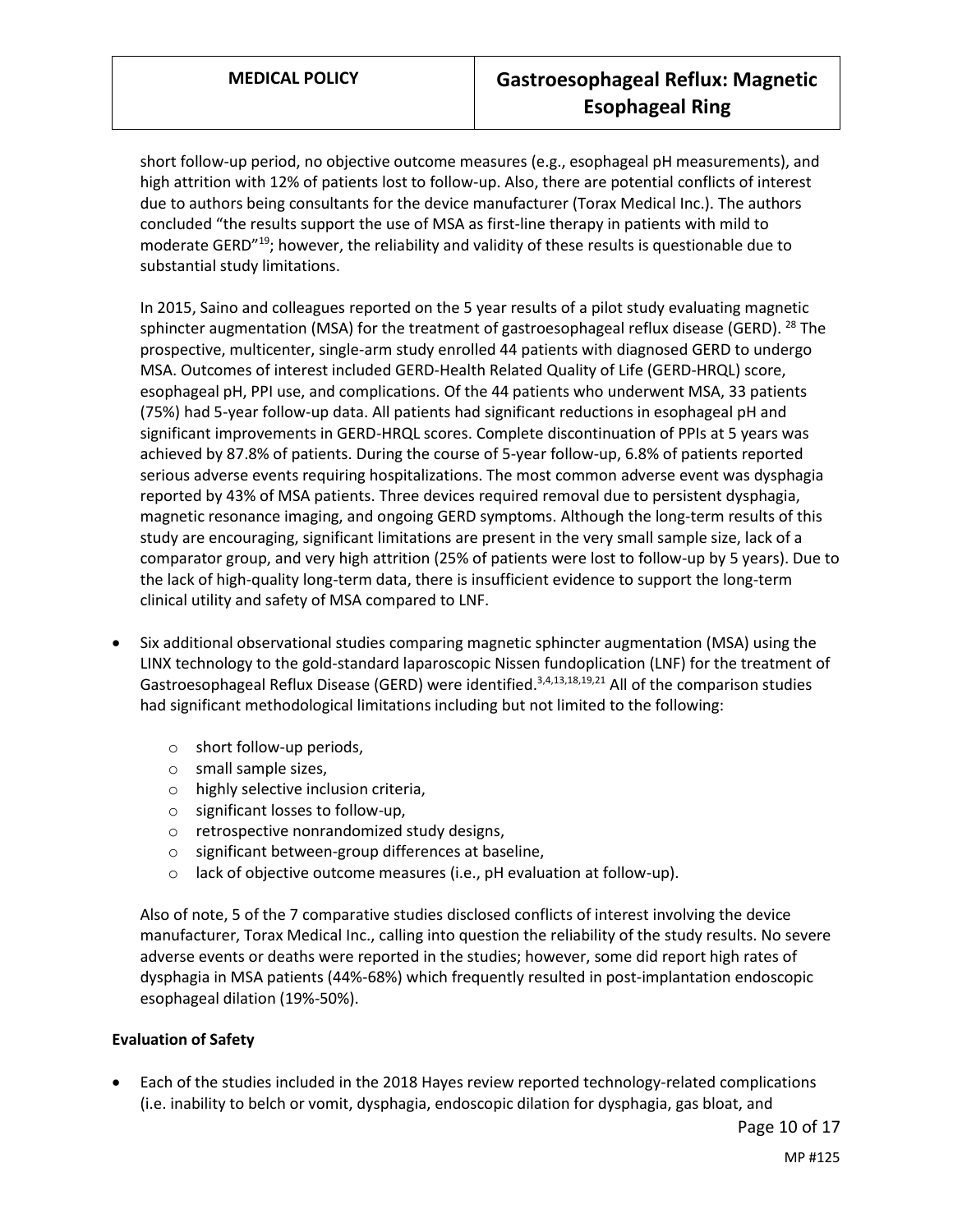explanations/reoperations). Hayes also analyzed adverse events reported to the U.S. FDA's Manufacturer and User Facility Device Experience (MAUDE) database from August 1, 2017 (the final cutoff date of the Alicuben et al. (2018) analysis discussed below<sup>29</sup>) through October 30, 2018.<sup>5</sup> During this timeframe, the FDA database received reports of 228 injuries, 5 malfunctions and 0 deaths.<sup>30</sup>

- A continuation of the magnetic sphincter augmentation (MSA) safety evaluation was conducted using the FDA Manufacturer and User Facility Device Experience (MAUDE) database from October 30, 2018 (the final cutoff date of the Hayes review) through December 19, 2018.<sup>30</sup> The FDA database received 16 safety reports within these dates, all of which resulted in device explant.
- In 2018, Alicuben and colleagues retrospectively assessed the risk of esophageal erosion among magnetic sphincter augmentation devices implanted worldwide. <sup>29</sup> Investigators analyzed 9453 implantation cases that were reported to the database of either the manufacturer or the U.S. FDA's Manufacturer and User Facility Device Experience (MAUDE) between February 2007 to July 2017. In total, there were 29 reported cases of erosion (0.3%), presenting between 1 to 4 years (median, 26 months) after device implantation. Dysphagia and chest pain were the most common presenting symptoms. Investigators also found a higher rate of erosion among smaller devices compared to larger devices (18/365 [4.93%] for 12-bead versus 0/674 [0%] for 17-bead devices). Investigators assessed risk of erosion over time to be 0.05% at 1 year, increasing to 0.3% at 4 years. Investigators hypothesized that patients with connective tissue disorders, poorly controlled diabetes and immunosuppression may be more predisposed to esophageal erosion.
- In 2017, Smith and colleagues assessed magnetic sphincter augmentation-related reports in the FDA's Manufacturer and User Facility Device Experience (MAUDE) database from March 22, 2012 (the date of FDA approval) to May 31, 2016.<sup>31</sup> In total, investigators found 89 device removals among an estimated 3283 implantations (2.7%), with most devices (57%) explanted in the first year of implantation. Dysphagia and persistent GERD symptoms were the most common reasons for removal. No deaths, serious adverse events or device malfunctions were reported.
- In 2015, Lipham et al., conducted a safety review of the first patients implanted with the magnetic sphincter augmentation device (MSA) through July 1, 2013.<sup>16</sup> The authors evaluated safety events from clinical research studies, the FDA's Manufacturer and User Facility Device Experience (MAUDE) database, and the manufacturer's database of the first 1000 patients implanted with MSA. The analysis of events included complications during or after surgery, the inability to complete the implantation of the device, a device malfunction causing harm to the patient, a device-related event that required an intervention, and a hospital readmission or reoperation. A total of 111 adverse events were identified, including 36 device removals, 59 esophageal dilations, 14 hospital readmissions, 1 device erosion, and 1 intra/perioperative complication. Hospital readmissions were most commonly due to dysphagia, pain, nausea, and vomiting. The most common reason for device removal was persistent dysphagia.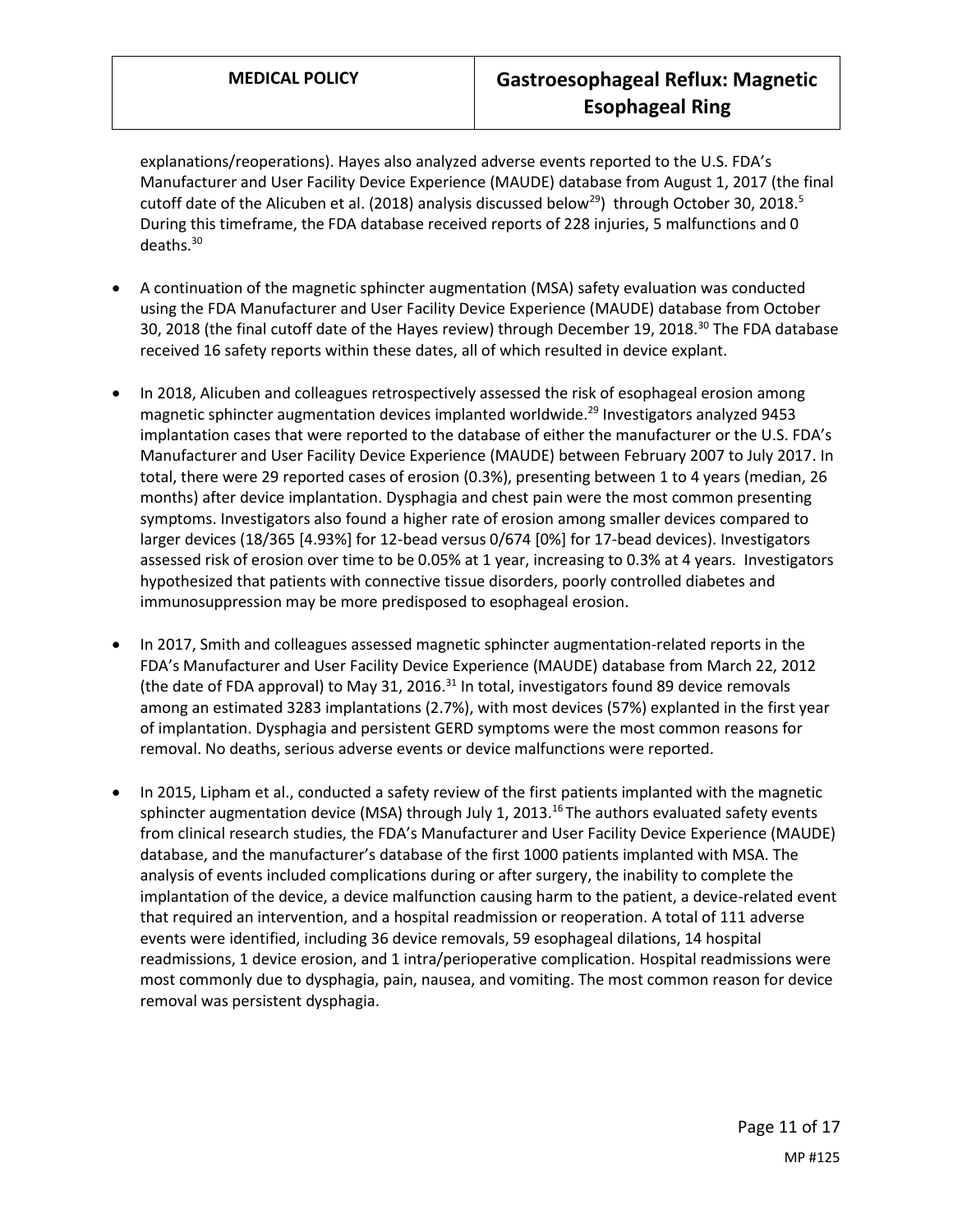## **CLINICAL PRACTICE GUIDELINES**

### Oregon Health Evidence Review Commission (HERC)

In 2019, HERC included magnetic sphincter augmentation (CPT: 43284) among its list of "unproven interventions," citing "insufficient evidence of effectiveness."<sup>32</sup>

#### National Institute for Health and Care Excellence (NICE)

In 2017, NICE published an interventional procedures guidance (IPG575) evaluating laparoscopic insertion of a magnetic titanium ring for GERD.<sup>33</sup> The guidance does not specifically mention the LINX device. NICE concluded that while there were no major safety concern associated with comparable devices, long-term efficacy data remained limited in quantity and quality.

#### Society of American Gastrointestinal and Endoscopic Surgeons (SAGES)

In 2017, SAGES updated its 2013 safety and effectiveness analysis, publishing a consensus opinion regarding the use of the LINX Reflux Management System as a treatment of GERD.<sup>34</sup> The statement suggested that " the LINX® device is reasonably safe and efficacious for the management of medically refractory GERD." <sup>34</sup> However, this guideline is an expert panel recommendation, which was not based in a systematic review of evidence and was not published in a peer-reviewed journal.

#### American College of Gastroenterology (ACG)

The 2013 ACG guidelines regarding the LINX® Reflux Management System concluded that more data is required before widespread usage can be recommended.<sup>35</sup> This recommendation was based on a systematic evaluation of available evidence.

#### American Society of General Surgeons (ASGS)

The 2014 ASGS position statement regarding the LINX® Reflux Management System "supports the use of the device as a mechanism for controlling GERD when performed by properly trained laparoscopic surgeons with experience in foregut surgery and the management of GERD patients."<sup>36</sup> However, this recommendation was based on poor quality evidence that was not obtained through a systematic review process. In addition, the ASGS recommendation was not published in a peer-reviewed journal.

# **CENTERS FOR MEDICARE & MEDICAID**

As of 4/9/2021, no Centers for Medicare & Medicaid (CMS) guidance documents were identified addressing the esophageal sphincter augmentation procedure.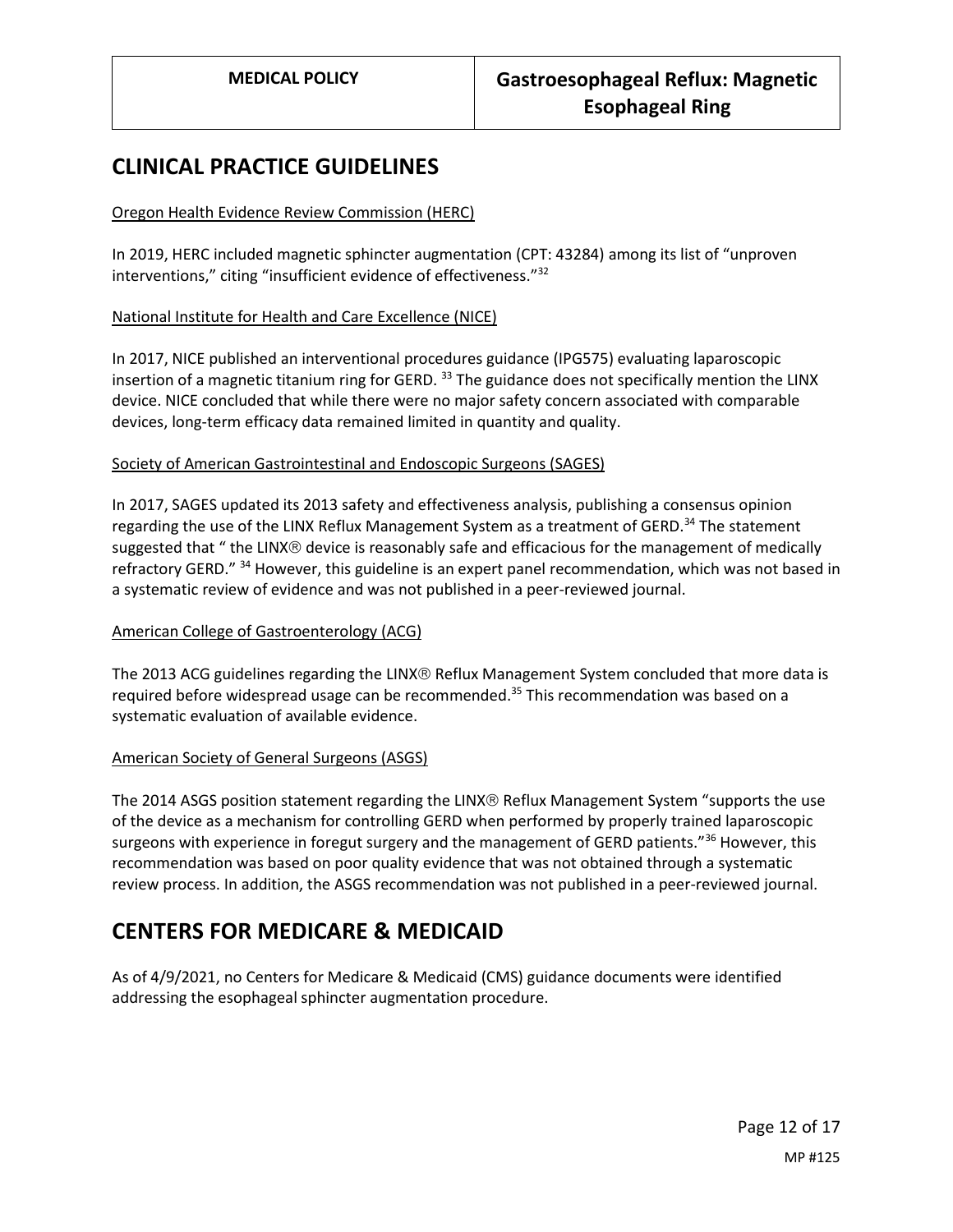## <span id="page-12-0"></span>**POLICY SUMMARY**

There is not enough evidence to determine the clinical utility and safety of magnetic sphincter augmentation (MSA) relative to other established treatments of GERD. Studies have reported similar results to laparoscopic fundoplication (LF) for GERD-Health Related Quality of Life scores and esophageal pH. Nonetheless, the comparability and superiority of MSA to LF has yet to be demonstrated. To date, the only study with long-term follow-upwas of poor-quality due to significant methodological limitations, including but not limited to, small sample size, lack of a comparator group, and high attrition.<sup>28</sup> The few randomized controlled trials conducted to date are limited by a lack of long-term follow-up. Results from an ongoing five-year study may better clarify LINX's efficacy and safety profile, although this study also lacks a comparator group.<sup>26</sup> Dysphagia is the most common adverse event following MSA and has been reported in as many as 83% of study patients. While recent studies have reported low risk of device erosion,<sup>5,29,31</sup> additional studies are required to evaluate the long-term safety and reliability of MSA. Evidence-based clinical practice guidelines continue to call for additional studies evaluating MSA.

# **INSTRUCTIONS FOR USE**

Company Medical Policies serve as guidance for the administration of plan benefits. Medical policies do not constitute medical advice nor a guarantee of coverage. Company Medical Policies are reviewed annually and are based upon published, peer-reviewed scientific evidence and evidence-based clinical practice guidelines that are available as of the last policy update. The Companies reserve the right to determine the application of Medical Policies and make revisions to Medical Policies at any time. Providers will be given at least 60-days notice of policy changes that are restrictive in nature.

The scope and availability of all plan benefits are determined in accordance with the applicable coverage agreement. Any conflict or variance between the terms of the coverage agreement and Company Medical Policy will be resolved in favor of the coverage agreement.

# **REGULATORY STATUS**

## U.S. Food and Drug Administration Indications/Contraindications/Warnings/Precautions<sup>37</sup>

#### **Indications for Use:**

 Patients with diagnosed Gastroesophageal Reflux Disease (GERD) as defined by abnormal pH testing, and who continue to have chronic GERD symptoms despite maximum medical therapy for the treatment of reflux.

#### **Contraindications:**

 Patients with suspected or known allergies to titanium, stainless steel, nickel, or ferrous materials.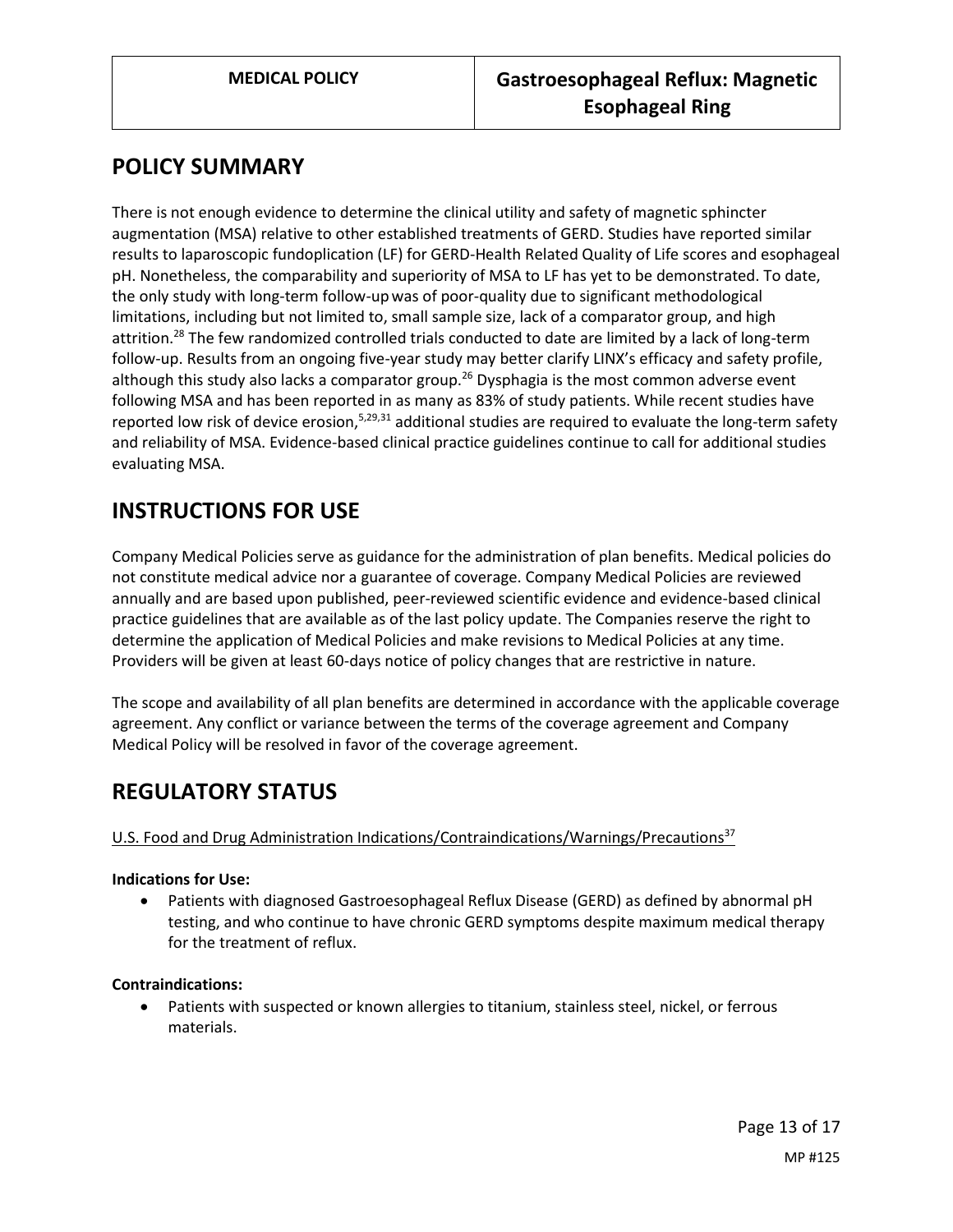#### **Warnings:**

 The LINX Implant is considered MR Unsafe. After implantation, the patient should not be exposed to an MRI environment. The MRI environment could cause serious injury to the patient and/or interfere with the magnetic strength and the function of the device. A recommendation should be made to patients receiving the LINX device to register their implant with the MedicAlert Foundation [\(www.medicalert.org\)](http://www.medicalert.org/) or equivalent organization. In the event alternative diagnostic procedures cannot be used and MRI is required, the LINX device can be safely removed utilizing a laparoscopic technique that does not compromise the option for traditional anti-reflux procedures.

#### **Precautions:**

- The LINX device has not been evaluated in patients with a hiatal hernia larger than 3 cm. Use of LINX device in patients with a hiatal hernia larger than 3cm should be considered on the basis of each patient's medical history and severity of symptoms.
- The safety and effectiveness of the LINX device has not been evaluated in patients with Barrett's esophagus or Grace C or D (LA classification) esophagitis.
- The safety and effectiveness of the LINX device has not been evaluated in patients with electrical implants such as pacemakers and defibrillators, or other metallic, abdominal implants.
- The safety and effectiveness of the LINX device has not been evaluated in patients with major motility disorders.
- The safety and effectiveness of the LINX Reflux Management System has not been established for the following conditions:
	- o Scleroderma
	- o Suspected or confirmed esophageal or gastric cancer
	- o Prior esophageal or gastric surgery or endoscopic intervention
	- o Distal esophageal motility less than 35 mmHg peristaltic amplitude on wet swallows or <70% (propulsive) peristaltic sequences or a known motility disorder such as Achalasia, Nutcracker Esophagus, and Diffuse Esophageal Spasm or Hypertensive LES.
	- o Symptoms of dysphagia more than once per week within the last 3 months.
	- o Esophageal stricture or gross esophageal anatomic abnormalities (Schatzki's ring, obstructive lesions, etc.)
	- o Esophageal or gastric varices.
	- o Lactating, pregnant or plan to become pregnant.
	- o Morbid obesity (BMI>35)
	- o Age <21

#### Mental Health Parity Statement

Coverage decisions are made on the basis of individualized determinations of medical necessity and the experimental or investigational character of the treatment in the individual case. In cases where medical necessity is not established by policy for specific treatment modalities, evidence not previously considered regarding the efficacy of the modality that is presented shall be given consideration to determine if the policy represents current standards of care.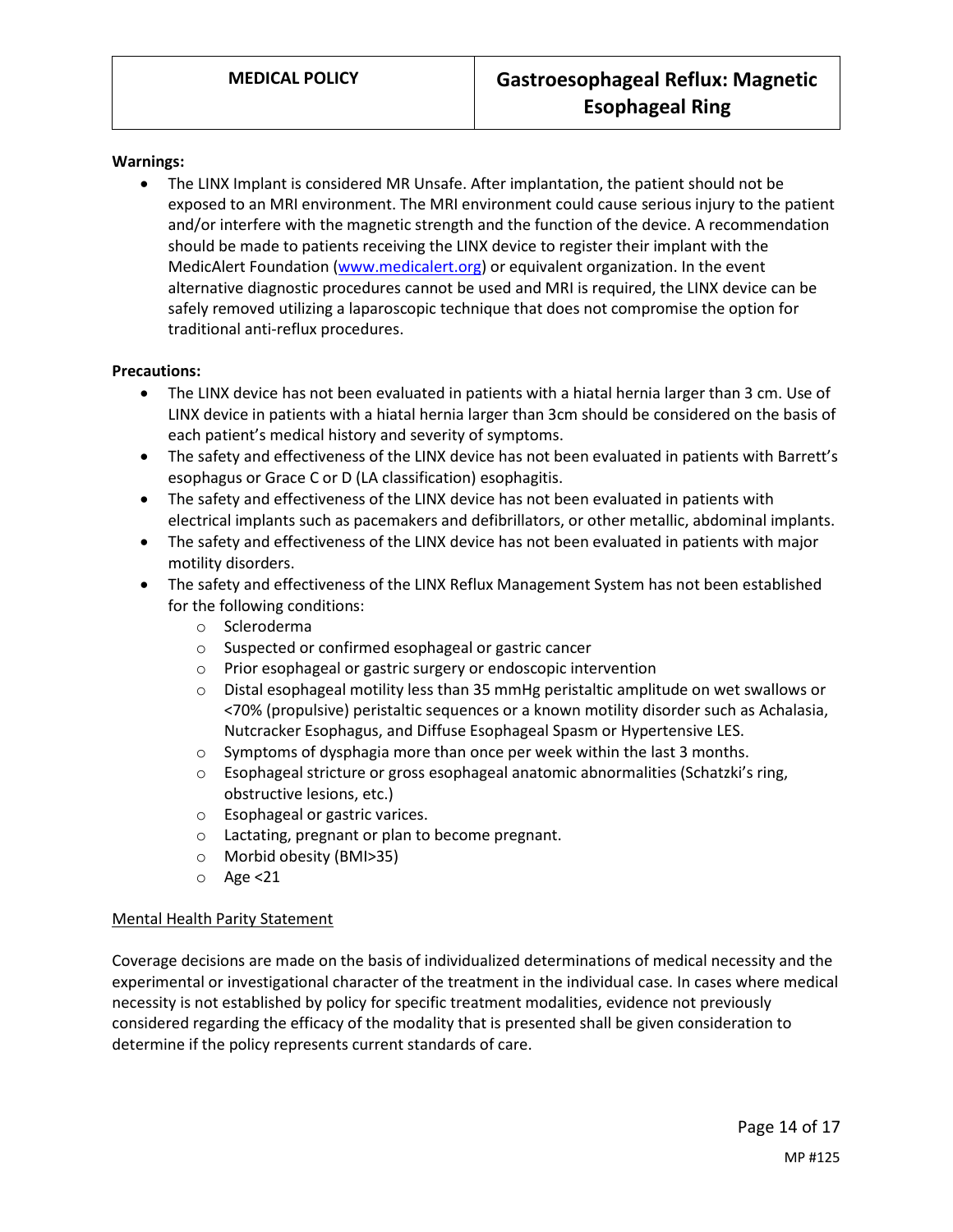## **REFERENCES**

- 1. Gutschow CA, Hölscher AH. Surgical treatment of gastroesophageal reflux disease. *Langenbeck's archives of surgery.* 2013;398(5):661-667
- 2. Hershcovici T, Fass R. Gastro-Oesophageal Reflux Disease. *Drugs.* 2011;71(18):2381-2389
- 3. Riegler M, Schoppman SF, Bonavina L, Ashton D, Horbach T, Kemen M. Magnetic sphincter augmentation and fundoplication for GERD in clinical practice: one-year results of a multicenter, prospective observational study. *Surgical endoscopy.* 2015;29(5):1123-1129
- 4. Sheu EG, Nau P, Nath B, Kuo B, Rattner DW. A comparative trial of laparoscopic magnetic sphincter augmentation and Nissen fundoplication. *Surgical endoscopy.* 2015;29(3):505-509
- 5. Hayes Inc. Magnetic Sphincter Augmentation (LINX Reflux Management System) for Treatment of Gastroesophageal Reflux Disease[. https://evidence.hayesinc.com/report/htb.linx2659.](https://evidence.hayesinc.com/report/htb.linx2659) Published 2018 (updated 2021). Accessed 5/4/2021.
- 6. ECRI Institute. LINX Reflux Management System (Ethicon US, LLC) for Treating Gastroesophageal Reflux Disease[. https://www.ecri.org/components/ProductBriefs/Pages/22983.aspx.](https://www.ecri.org/components/ProductBriefs/Pages/22983.aspx) Published 2020. Accessed 5/4/2021.
- 7. Guidozzi N, Wiggins T, Ahmed AR, Hanna GB, Markar SR. Laparoscopic magnetic sphincter augmentation versus fundoplication for gastroesophageal reflux disease: systematic review and pooled analysis. *Dis Esophagus.* 2019;32(9)
- 8. Riva CG, Asti E, Lazzari V, Aquilino K, Siboni S, Bonavina L. Magnetic Sphincter Augmentation After Gastric Surgery. *Jsls.* 2019;23(4)
- 9. Bell R, Lipham J, Louie BE, et al. Magnetic Sphincter Augmentation Superior to Proton Pump Inhibitors for Regurgitation in a 1-Year Randomized Trial. *Clin Gastroenterol Hepatol.* 2019
- 10. Schizas D, Mastoraki A, Papoutsi E, et al. LINX((R)) reflux management system to bridge the "treatment gap" in gastroesophageal reflux disease: A systematic review of 35 studies. *World J Clin Cases.* 2020;8(2):294-305
- 11. Kirkham EN, Main BG, Jones KJB, Blazeby JM, Blencowe NS. Systematic review of the introduction and evaluation of magnetic augmentation of the lower oesophageal sphincter for gastro-oesophageal reflux disease. *Br J Surg.* 2020;107(1):44-55
- 12. Stanak M, Erdos J, Hawlik K, Birsan T. Novel Surgical Treatments for Gastroesophageal Reflux Disease: Systematic Review of Magnetic Sphincter Augmentation and Electric Stimulation Therapy. *Gastroenterology research.*  2018;11(3):161[.https://www.ncbi.nlm.nih.gov/pmc/articles/PMC5997468/pdf/gr-11-161.pdf.](https://www.ncbi.nlm.nih.gov/pmc/articles/PMC5997468/pdf/gr-11-161.pdf)
- 13. Ganz RA, Edmundowicz SA, Taiganides PA, et al. Long-term outcomes of patients receiving a magnetic sphincter augmentation device for gastroesophageal reflux. *Clinical Gastroenterology and Hepatology.* 2016;14(5):671-677
- 14. Aiolfi A, Asti E, Bernardi D, et al. Early results of magnetic sphincter augmentation versus fundoplication for gastroesophageal reflux disease: systematic review and meta-analysis. *International Journal of Surgery.* 2018
- 15. Hillman L, Yadlapati R, Whitsett M, Thuluvath AJ, Berendsen MA, Pandolfino JE. A review of antireflux procedures for PPI non-responsive gastroesophageal reflux disease. *Diseases of the esophagus: official journal of the International Society for Diseases of the Esophagus.*  2017;30(9):1[.https://www.ncbi.nlm.nih.gov/pmc/articles/mid/NIHMS933487/pdf/nihms933487](https://www.ncbi.nlm.nih.gov/pmc/articles/mid/NIHMS933487/pdf/nihms933487.pdf) [.pdf.](https://www.ncbi.nlm.nih.gov/pmc/articles/mid/NIHMS933487/pdf/nihms933487.pdf)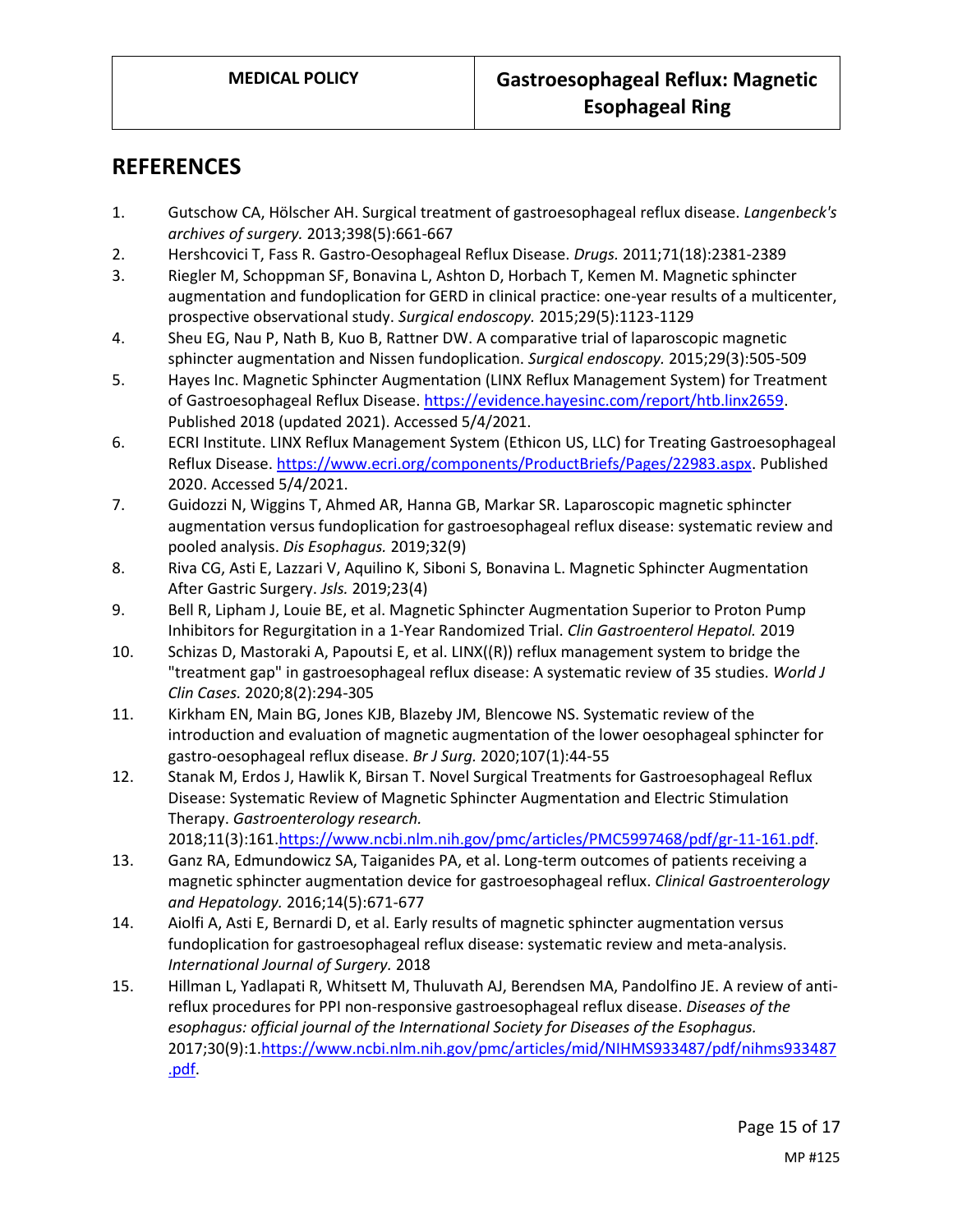- 16. Lipham J, Taiganides P, Louie B, Ganz R, DeMeester T. Safety analysis of first 1000 patients treated with magnetic sphincter augmentation for gastroesophageal reflux disease. *Diseases of the Esophagus.* 2015;28(4):305-311
- 17. Chen M-y, Huang D-y, Wu A, et al. Efficacy of magnetic sphincter augmentation versus nissen fundoplication for gastroesophageal reflux disease in short term: a meta-analysis. *Canadian Journal of Gastroenterology and Hepatology.*  2017;2017[.https://www.hindawi.com/journals/cjgh/2017/9596342/abs/.](https://www.hindawi.com/journals/cjgh/2017/9596342/abs/)

18. Louie BE, Farivar AS, Shultz D, Brennan C, Vallières E, Aye RW. Short-term outcomes using magnetic sphincter augmentation versus Nissen fundoplication for medically resistant gastroesophageal reflux disease. *The Annals of thoracic surgery.* 2014;98(2):498-505

- 19. Reynolds JL, Zehetner J, Wu P, Shah S, Bildzukewicz N, Lipham JC. Laparoscopic magnetic sphincter augmentation vs laparoscopic nissen fundoplication: a matched-pair analysis of 100 patients. *Journal of the American College of Surgeons.* 2015;221(1):123-128
- 20. Reynolds JL, Zehetner J, Nieh A, et al. Charges, outcomes, and complications: a comparison of magnetic sphincter augmentation versus laparoscopic Nissen fundoplication for the treatment of GERD. *Surgical endoscopy.* 2016;30(8):3225-3230
- 21. Warren HF, Reynolds JL, Lipham JC, et al. Multi-institutional outcomes using magnetic sphincter augmentation versus Nissen fundoplication for chronic gastroesophageal reflux disease. *Surgical endoscopy.* 2016;30(8):3289-3296
- 22. Skubleny D, Switzer NJ, Dang J, et al. LINX<sup>®</sup> magnetic esophageal sphincter augmentation versus Nissen fundoplication for gastroesophageal reflux disease: a systematic review and metaanalysis. *Surgical endoscopy.* 2017;31(8):3078-3084
- 23. Ayazi S, Zheng P, Zaidi AH, et al. Clinical outcomes and predictors of favorable result after laparoscopic magnetic sphincter augmentation: single-institution experience with more than 500 patients. *Journal of the American College of Surgeons.* 2020;230(5):733-743
- 24. Bonavina L, Horbach T, Schoppmann SF, DeMarchi J. Three-year clinical experience with magnetic sphincter augmentation and laparoscopic fundoplication. *Surgical Endoscopy.* 2020:1- 10
- 25. Ferrari D, Asti E, Lazzari V, Siboni S, Bernardi D, Bonavina L. Six to 12-year outcomes of magnetic sphincter augmentation for gastroesophageal reflux disease. *Scientific Reports.* 2020;10(1):1-9
- 26. Louie BE, Smith CD, Smith CC, et al. Objective Evidence of Reflux Control After Magnetic Sphincter Augmentation: One Year Results From a Post Approval Study. *Annals of surgery.*  2018[.https://journals.lww.com/annalsofsurgery/Abstract/publishahead/Objective\\_Evidence\\_of](https://journals.lww.com/annalsofsurgery/Abstract/publishahead/Objective_Evidence_of_Reflux_Control_After.95635.aspx) [\\_Reflux\\_Control\\_After.95635.aspx.](https://journals.lww.com/annalsofsurgery/Abstract/publishahead/Objective_Evidence_of_Reflux_Control_After.95635.aspx)
- 27. Yadlapati R, Vaezi MF, Vela MF, et al. Management options for patients with GERD and persistent symptoms on proton pump inhibitors: recommendations from an expert panel. *The American journal of gastroenterology.* 2018:1
- 28. Saino G, Bonavina L, Lipham JC, Dunn D, Ganz RA. Magnetic sphincter augmentation for gastroesophageal reflux at 5 years: final results of a pilot study show long-term acid reduction and symptom improvement. *Journal of Laparoendoscopic & Advanced Surgical Techniques.*  2015;25(10):787-792
- 29. Alicuben ET, Bell RC, Jobe BA, et al. Worldwide Experience with Erosion of the Magnetic Sphincter Augmentation Device. *Journal of Gastrointestinal Surgery.* 2018:1- 6[.http://www.esophagealinstituteatlanta.com/client\\_files/File/linx-erosions.pdf.](http://www.esophagealinstituteatlanta.com/client_files/File/linx-erosions.pdf)
- 30. U.S. Food and Drug Administration (FDA). Manufacturer and User Facility Device Experience (MAUDE) Database. Manufacturer: TORAX. Brand Name: LINX. .